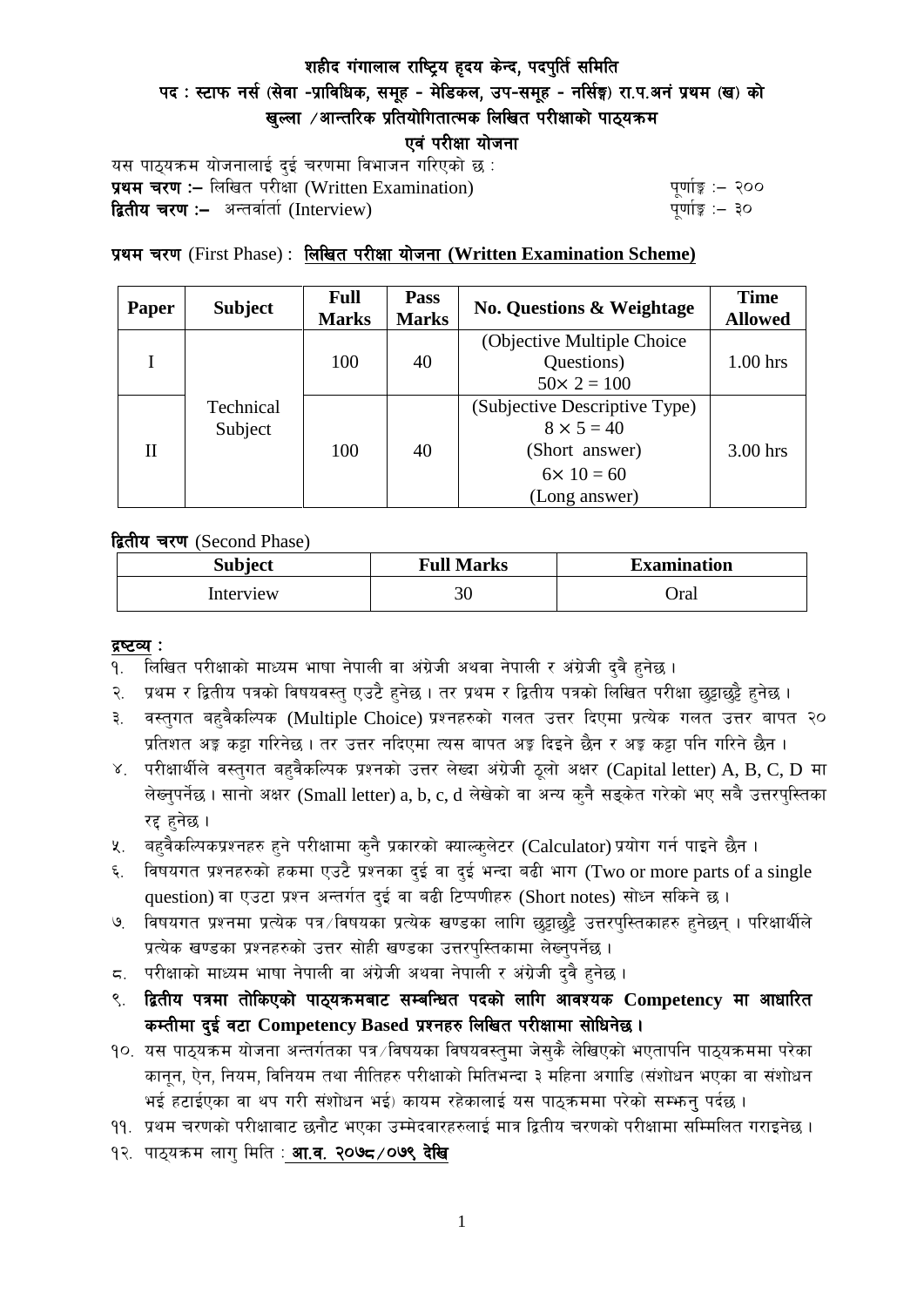# शहीद गंगालाल राष्ट्रिय हृदय केन्द, पदपुर्ति समिति पद: स्टाफ नर्स (सेवा -प्राविधिक, समूह - मेडिकल, उप-समूह - नर्सिङ्ग) रा.प.अनं प्रथम (ख) को खल्ला  $\ell$ आन्तरिक प्रतियोगितात्मक लिखित परीक्षाको पाठयक्रम **Paper I & II: - Technical Subject Section (A): 50% Marks** For Paper I (25  $MCQs \times 2$  marks)  $\&$ **For Paper II (4**×**5 marks, 3**×**10 marks)**

### 1. **Fundamentals of Nursing**

- 1.1 Basic needs of clients with application of Maslow hierarchy theory and environmental theory
- 1.2 History taking and Physical examination
- 1.3 The nursing process
	- 1.3.1 Assessment
	- 1.3.2 Nursing diagnosis (NANDA)
	- 1.3.3 Planning
	- 1.3.4 Implementation
	- 1.3.5 Evaluation
- 1.4 Care of mechanically ventilated patients, care of CVP lines, arterial lines, peripheral lines
- 1.5 Patient's rights including WHO Patient safety checklist

### 2. **Applied Science**

- 2.1 Anatomy and physiology all body systems
- 2.2 Cardiovascular system in detail
- 2.3 Fluid and electrolytes

#### 3. **Pharmacology**

- 3.1 Common cardiac drugs
	- 3.1.1 Antiplatelets
	- 3.1.2 Antianginal
	- 3.1.3 Antihypertensive
	- 3.1.4 Antiarrhythmics
	- 3.1.5 Anticoagulant
	- 3.1.6 Diuretics
	- 3.1.7 Lipid lowering
	- 3.1.8 Thrombolitics and Fibrinolytics (Inj Streptokinase-STK and Inj Tenecteplase-TNK)
	- 3.1.9 Inj Benzathine Penicillin
- 3.2 Sedatives and Analgesic
- 3.3 Common emergency drugs

### 4. **Medical Surgical Nursing**

- 4.1 Health assessment
- 4.2 Disorders related to different body systems and nursing management:
	- 4.2.1 Anaphylactic Shock, cardiogenic shock
	- 4.2.2 COPD, Pneumonia, Pulmonary Tuberculosis, Pulmonary Embolism, Pulmonary Oedema, Acute Respiratory Distress Syndrome
	- 4.2.3 Acute Kidney Injury, Chronic kidney disease, UTI
	- 4.2.4 Diabetes Mellitus, Stroke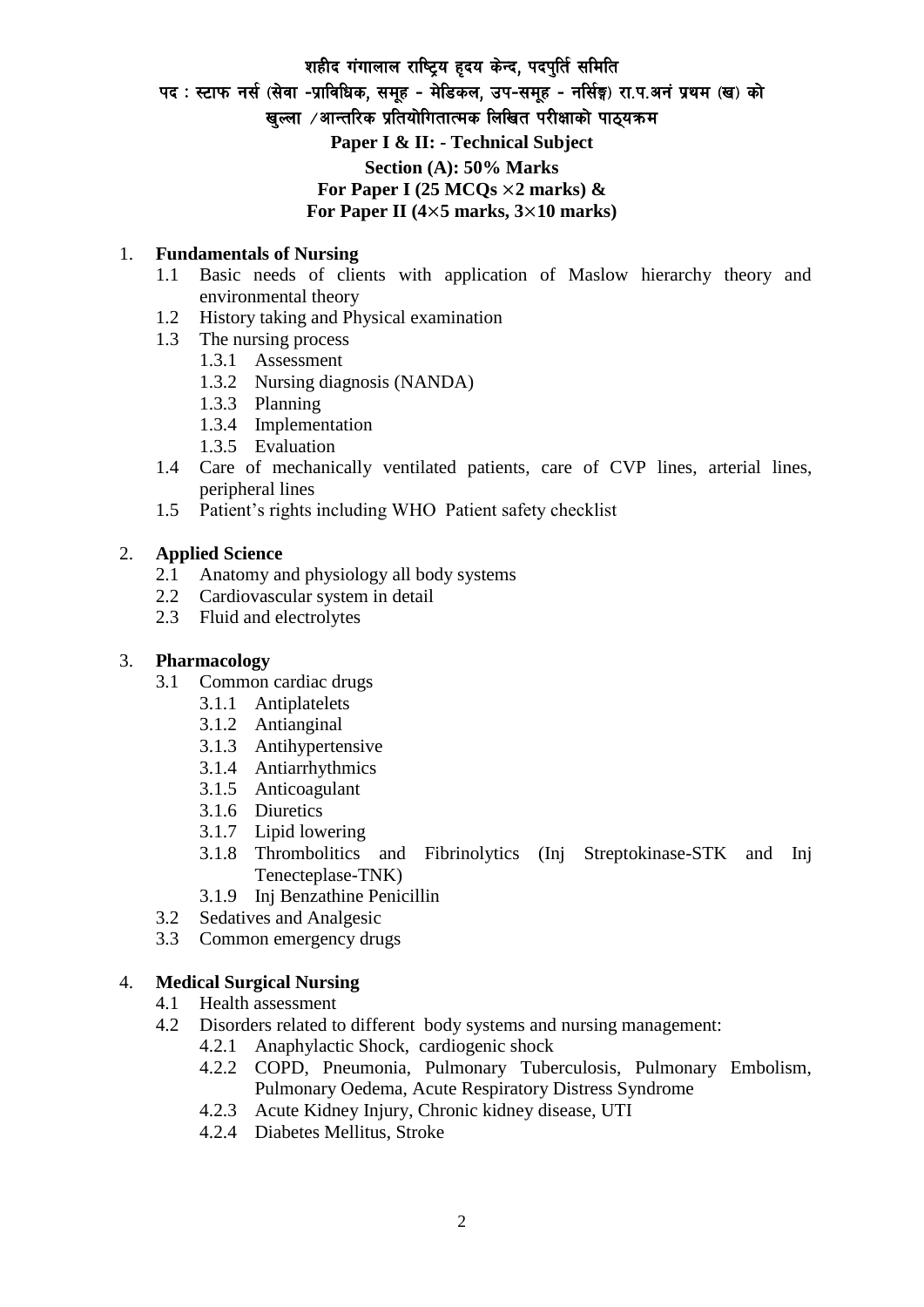## शहीद गंगालाल राष्ट्रिय हृदय केन्द, पदपुर्ति समिति

## पद : स्टाफ नर्स (सेवा -प्राविधिक, समूह - मेडिकल, उप-समूह - नर्सिङ्ग) रा.प.अनं प्रथम (ख) को खल्ला  $\ell$ आन्तरिक प्रतियोगितात्मक लिखित परीक्षाको पाठयक्रम

## 5. **Community Health Nursing**

- 5.1 Levels of preventions and modes of interventions
- 5.2 Cardiac rehabilitation: counseling
- 5.3 Dietary approaches in cardiac patients

## 6. **Pediatric Nursing:**

- 6.1 Congenital cardiac disease.
	- 6.1.1 Arterial Septal Defect
	- 6.1.2 Ventricular Septal Defect
	- 6.1.3 Patent ductus arteriosus
	- 6.1.4 Tetralogy of fallot
- 6.2 Nursing care of critically ill children

### 7. **Behaviour science**

- 7.1 Nurse patient relationship
- 7.2 Ethical and legal aspects in nursing

### 8. **Infection prevention and control in hospital**

- 8.1 Standard precaution and its components
- 8.2 Hospital acquired infections, CRBSI, CLABSI, CAUTI, SSI, VAP and its prevention.
- 8.3 Hospital waste management system; role and responsibility

### 9. **Leadership and management in nursing**

- 9.1 Management process
	- 9.1.1 Supervision
	- 9.1.2 Motivation
	- 9.1.3 Coordination
	- 9.1.4 Controlling
	- 9.1.5 Implementation
	- 9.1.6 Evaluation
- 9.2 Communication process
- 9.3 Recording and reporting

## **Section (B): 50% Marks For Paper I (25 MCQs** ×**2 marks) & For Paper II (4**×**5 marks, 3**×**10 marks)**

### 10. **Anatomy and Physiology of Cardiovascular System**

- 10.1 Blood Pressure
- 10.2 Cardiac Output
- 11. **Risk factors, Etiology, clinical manifestations, diagnostic procedures, management, complications, prevention and rehabilitation & counseling:**
	- 11.1 HTN
	- 11.2 Acute Coronary Syndromes (ACS)
		- 11.2.1 Unstabale Angina
		- 11.2.2 ST Elevation Myocardial Infraction
		- 11.2.3 Non ST Myocardial Infraction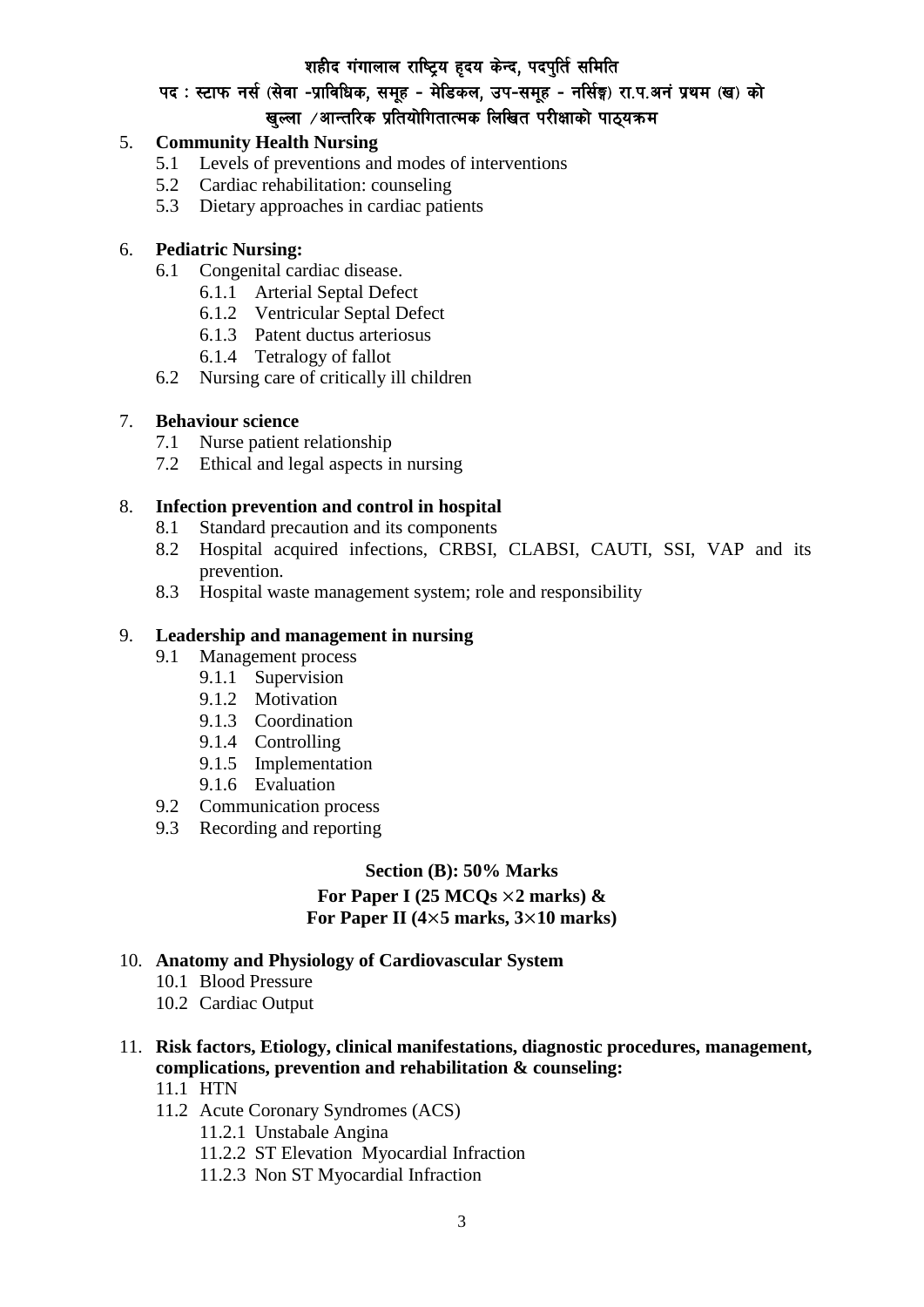## शहीद गंगालाल राष्ट्रिय हृदय केन्द, पदपुर्ति समिति

पद : स्टाफ नर्स (सेवा -प्राविधिक, समूह - मेडिकल, उप-समूह - नर्सिङ्ग) रा.प.अनं प्रथम (ख) को

# खल्ला  $\ell$ आन्तरिक प्रतियोगितात्मक लिखित परीक्षाको पाठ्यक्रम

- 11.3 Arrhythmias
- 11.4 Infective Endocarditis
- 11.5 Heart block
- 11.6 Heart Failure
- 11.7 Rheumatic heart disease
- 11.8 Pericardial effusion
- 11.9 Cardiac tamponade

### 11.10Common congenital heart disease

- 11.10.1 Arterial Septal Defect
- 11.10.2 Ventricular Septal Defect
- 11.10.3 Patent ductus arteriosus
- 11.10.4 Tetralogy of fallot
- 11.10.5 Acute Pulmonary Edema

### 12. **Non-invasive and Invasive Cardiac Investigations:**

- 12.1 ECG and its interpretation
- 12.2 ECHO
- 12.3 Treadmill Test (TMT)
- 12.4 Holter
- 12.5 Ambulatory Blood Pressure (ABP)
- 12.6 Coronary Angiogram (CAG)

### 13. **Cardio version and defibrillation**

### 14. **Pacemaker types & nursing management**

- 14.1 Temporary Pacemaker Implantation
- 14.2 Permanent Pacemaker Implantation

#### 15. **Nursing management of patient undergoing minimum invasive procedure**

- 15.1 Percutaneous Transluminal Coronary Angioplasty (PTCA, PCI, PPCI,)
- 15.2 PTMC (Percutaneous trans-luminal mitral commisurotomy)
- 15.3 Electrophysiology study and radio frequency ablation)

#### 16. **Management of patient undergoing major cardiac surgeries:**

- 16.1 Coronary Artery Bypass Graft(CABG)
- 16.2 Valve replacement
- 16.3 Congenital defect correction
	- 16.3.1 Arterial Septal Defect
	- 16.3.2 Ventricular Septal Defect
	- 16.3.3 Patent ductus arteriosus
	- 16.3.4 Tetralogy of fallot

#### 17. **Management of patient undergoing major cardiac surgeries:**

- 17.1 Coronary Artery Bypass Graft(CABG)
- 17.2 Valve replacement
- 17.3 Congenital defect correction

#### 18. **Critical care**

18.1 Normal parameters of ABG analysis (Acidosis/Alkalosis)